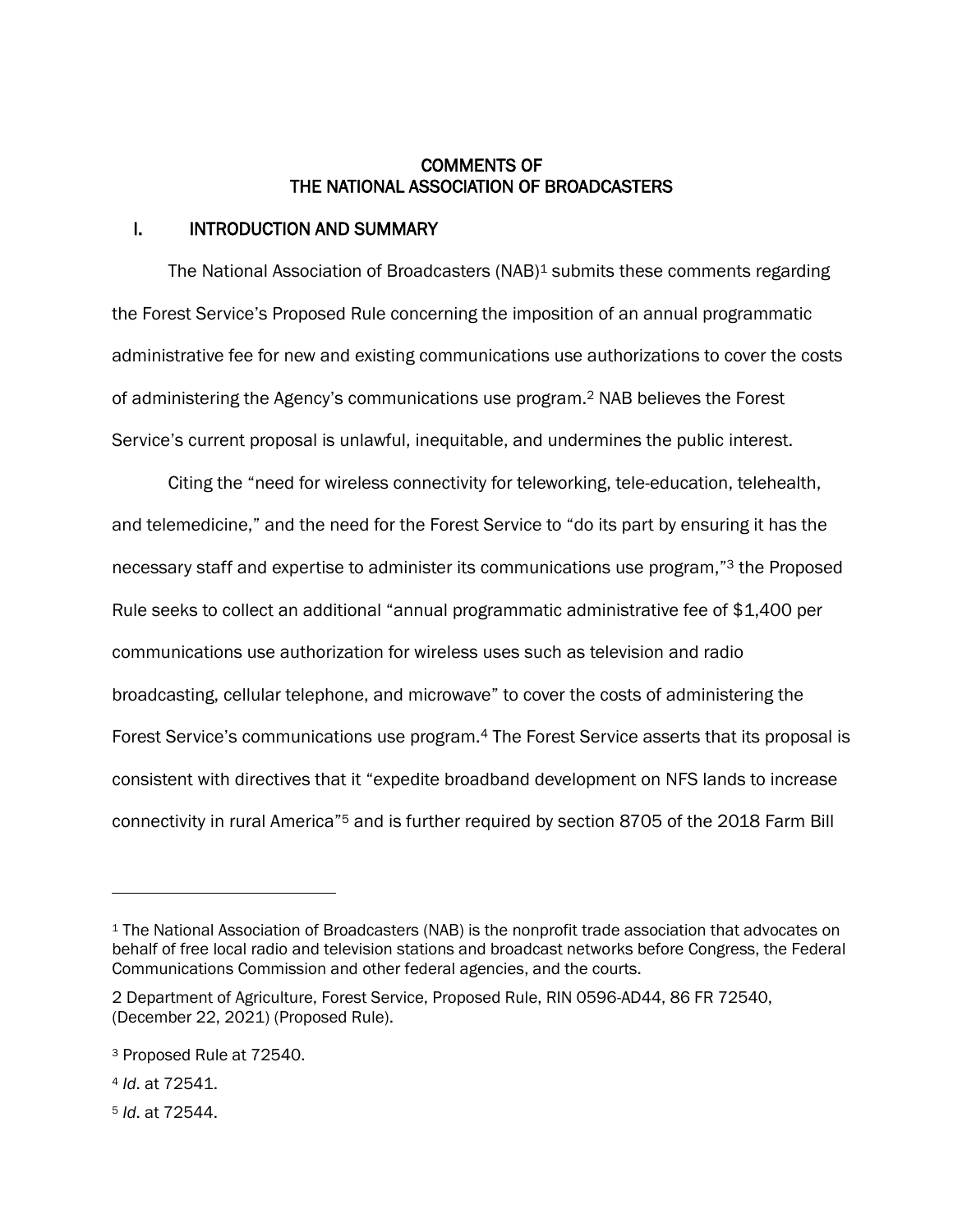which directs the Forest Service to implement a structure of fees for "issuing communications use authorizations, based on the cost to the Forest Service of any maintenance or other activities required to be performed by the Forest Service as a result of the location or modification of the communications facility."<sup>6</sup>

While NAB agrees that providing increased broadband access to rural communities is an important objective, the Proposed Rule undermines television viewers' access to critical news and information in the process by drastically increasing the total fees broadcasters serving rural populations pay for communications use authorizations. Over-the-air broadcast television and radio are important sources of news and information to Americans, particularly for households with limited income in rural and tribal areas. Some "full-power" (primary)<sup>7</sup> broadcasters successfully serve large populations from communications sites on Forest Service lands, such as Mt. Wilson near Los Angeles and Sandia Crest near Albuquerque. Other lower-power (but still primary) broadcast stations, often family-run or non-profit, are licensed to serve small communities from Forest Service communication sites. Regardless of power level, all primary broadcast stations have federally-mandated coverage, program, and record-keeping requirements,<sup>8</sup> making service of small communities much more economically challenging. Often, it is not economically feasible to build and operate a primary station that

<sup>6</sup> *Id*. at 72540-72541; 43 U.S.C. § 1761a(c)(3)(B).

<sup>7</sup> Primary broadcast stations are licensed by the FCC under 47 CFR § 73, excluding Class A Television and Low-Power FM stations.

<sup>8</sup> For example, broadcasters must comply with a number of affirmative public interest programming and service obligations including coverage of issues facing their communities and must keep records of programming used in providing significant treatment of such issues. Broadcasters must also comply with statutory political broadcasting requirements regarding equal opportunities, charges for political advertising, and reasonable access for federal candidates. In addition, television broadcasters must provide children's educational and informational programming under the Children's Television Act of 1990.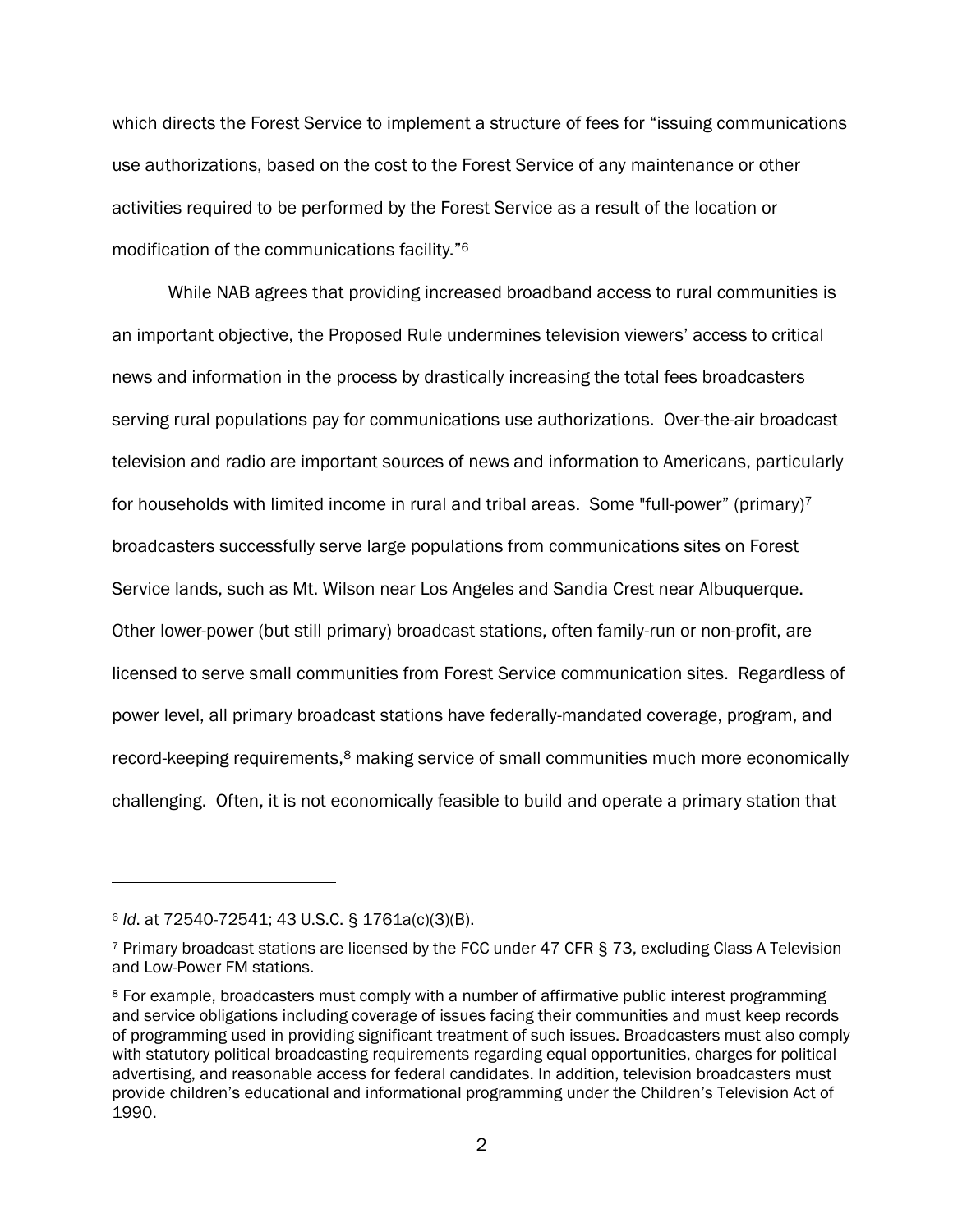serves only a small community, especially when the broadcaster is unlikely to receive the necessary advertising support from that community.

As part of their commitment to public service, however, many broadcasters licensed to larger cities voluntarily serve small communities and sparsely populated areas using secondary "translator" stations,<sup>9</sup> which make available the same news, entertainment, and emergency information being provided to their primary service areas to listeners and viewers located in small, distant or difficult-to-reach areas. <sup>10</sup> To facilitate this service, many broadcasters have entered into lease agreements with the Forest Service to place translator facilities on Forest Service land.<sup>11</sup> In addition to serving small communities and sparsely populated areas, translator stations are often linked together in a "daisy-chain" fashion with one translator station relaying programming to the next. In some cases, the "daisy-chain" of linked translators can be 15 stations, each serving a discrete rural area. As a result, the loss of a single translator will break the chain, eliminating service to all of the communities and rural areas served by the subsequent translator stations. NAB believes that translator stations comprise the bulk of over-the-air broadcast facilities located on NFS lands.

Utilizing Forest Service land to provide these important services is not costless. Broadcasters have invested resources in maintenance and other costs necessary to keep their equipment operational on Forest Service land. In addition, pursuant to their lease

<sup>9</sup> A "translator" is a low-power station, which relays or re-transmits over a limited area the content from a primary station that is usually licensed to serve a large community. See FSH 2709.11\_90, Section 90.5, "Low Power Broadcast Use" and FSH 2709.11\_90 Section 97, "Description of and Use Codes for Communications Uses."

<sup>10</sup> Secondary broadcast stations are licensed by the FCC under 47 CFR § 74.

<sup>11</sup> For example, a TV translator station located at Desert Mountain near West Glacier, MT serves West Glacier, a community of just 227 people that depends on seasonal tourism and has a total coverage area of 6,966 households.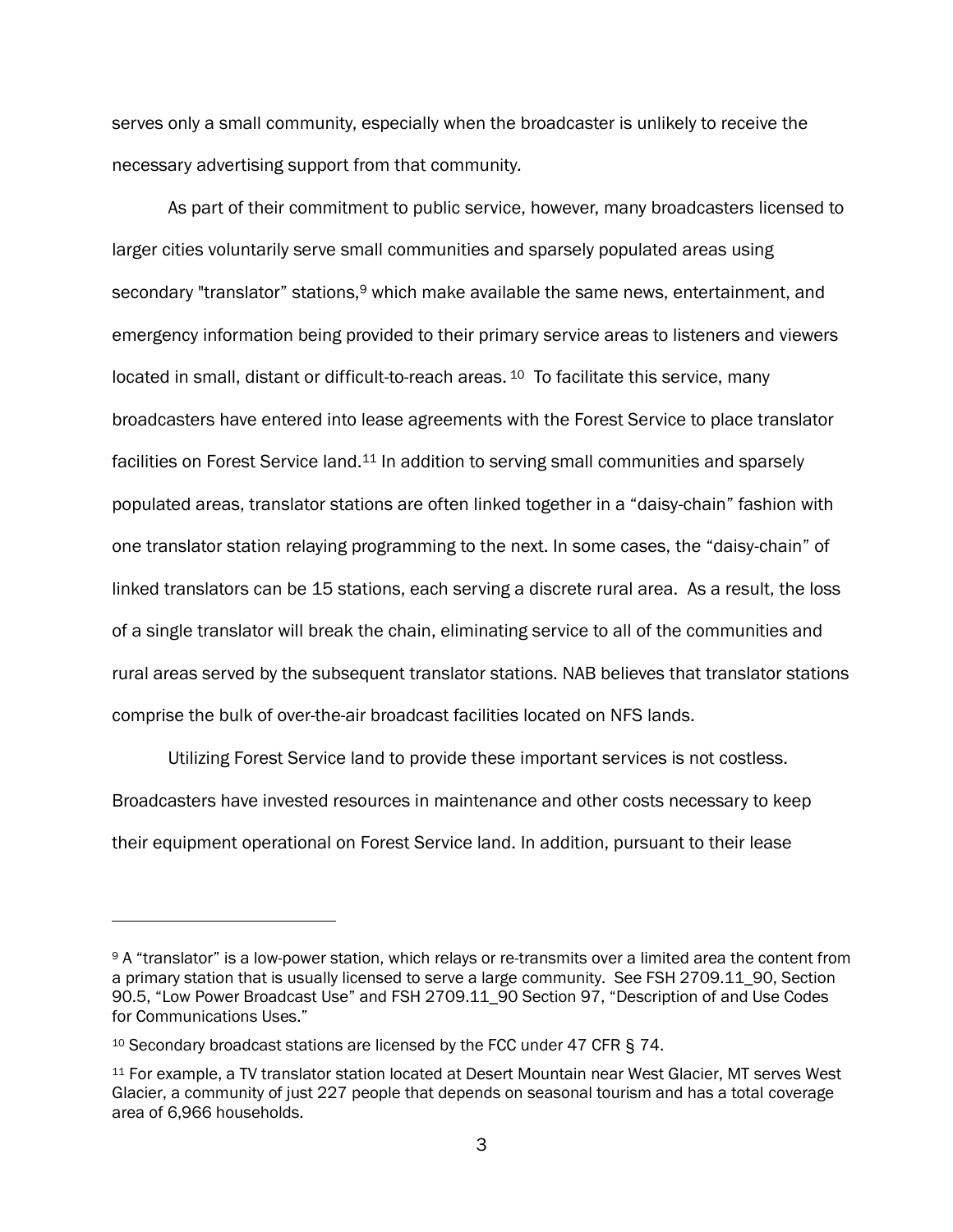agreements, broadcasters currently pay the Forest Service annual rental fees based on the "fair market value of the rights and privileges granted by each communications use authorization."<sup>12</sup> Fair market value is determined in part by the type of communication use and size of the community served pursuant to the authorization.<sup>13</sup>

With little or no advertising or donor support from small or sparsely populated areas, there is no incentive beyond their commitment to the public interest for broadcasters to provide these free services to these communities. The addition of the annual programmatic fee would increase the total fee liability for existing broadcast uses serving smaller communities by up to nearly eight-fold in some cases. Unlike other commercial communications use authorization holders, broadcasters cannot pass these increased costs on to consumers. Given that broadcasters are still dealing with the adverse economic impacts of the Covid-19 pandemic, such a substantial unplanned increase in fee liability will force broadcasters to make difficult decisions regarding whether it makes economic sense to maintain these operations, potentially resulting in the loss of essential broadcast services in rural and remote areas. Such an outcome would contravene federal policy to make broadcast television and radio services available throughout the nation.<sup>14</sup>

The Forest Service's proposal fails to acknowledge adequately these realities and suffers from other flaws that must be addressed as set forth in greater detail below. First, there is no statutory justification for the Forest Service to assess the new fee on existing

<sup>12</sup> Proposed Rule at 72541.

<sup>13</sup> *See* Rental Fee Schedule for Communications Uses, Calendar Year 2022, available at: [https://www.fs.fed.us/specialuses/documents/2022RentalFeeScheduleForCommunicationsUses.pdf](https://www.fs.fed.us/specialuses/documents/2022RentalFeeScheduleForCommunicationsUses.pdf%20%20(2022) 

<sup>(2022</sup> Rental Fee Schedule).

<sup>14</sup> See *e.g*., Notice of Inquiry, Notice of Proposed Rule Making and Memorandum Opinion and Order, FCC 61-833, 26 FR 6130. (FCC Docket 14185) (June 21, 1961).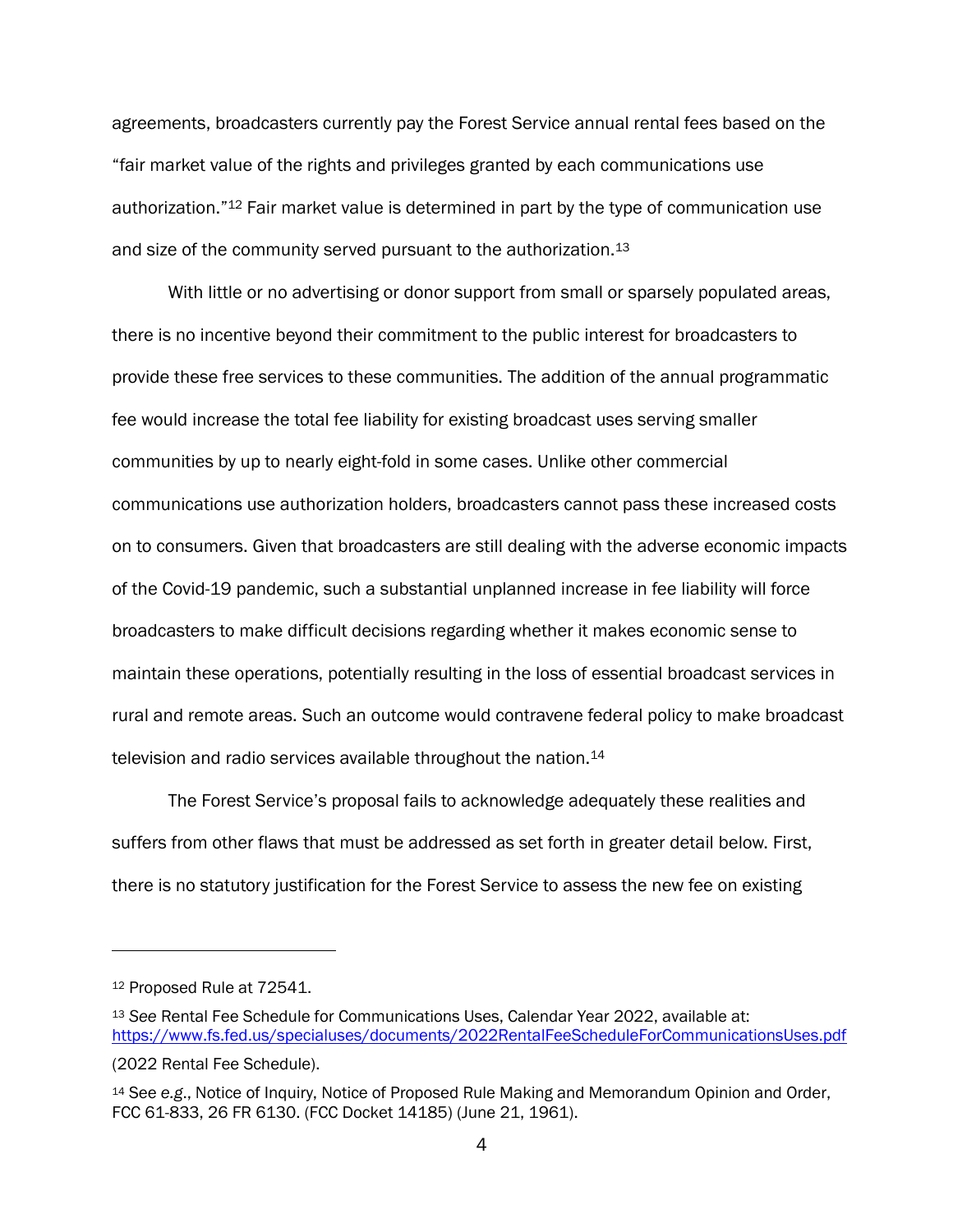communications use authorizations. The Forest Service should therefore modify the Proposed Rule to make clear that the annual programmatic fee will be assessed only on communications use authorizations issued *after* the new regulations go into effect. To the extent that the Forest Service moves forward with its unlawful proposal to assess fees on existing communications use authorizations, it should allow for a phase-in period to give broadcasters and other existing communications use authorizations time to make the changes necessary to continue serving communities that have come to rely upon their services.

In addition, the Proposed Rule fails to provide sufficient information regarding the nature of the uses at its communications sites to enable commenters to provide meaningful comment on the impacts of the Proposed Rule on communications use authorizations and the public or potential alternatives to a uniform annual programmatic fee. Given the adverse impacts of the Proposed Rule on the continued provision of broadcast services to underserved communities, the Forest Service should make this information available so that commenters can better advise the Forest Service on the impacts of its Proposed Rule on the provision of communications services and suggest alternative approaches.

As an alternative to the Proposed Rule, NAB suggests that the Forest Service consider tying the annual programmatic fee to its existing rental fee schedule.<sup>15 16</sup> As discussed further below, subject to review of additional information that may be provided by the Forest Service, NAB believes that existing rules and policies that are linked to highest value use, market size, and related factors are a reasonable approach for assessing fees. This approach to fee

<sup>15</sup> 2022 Rental Fee Schedule.

<sup>16</sup> *See* U.S. Forest Service Handbook FSH 2709.11 – Special Uses Handbook, Section 31.22b (Forest Service Handbook)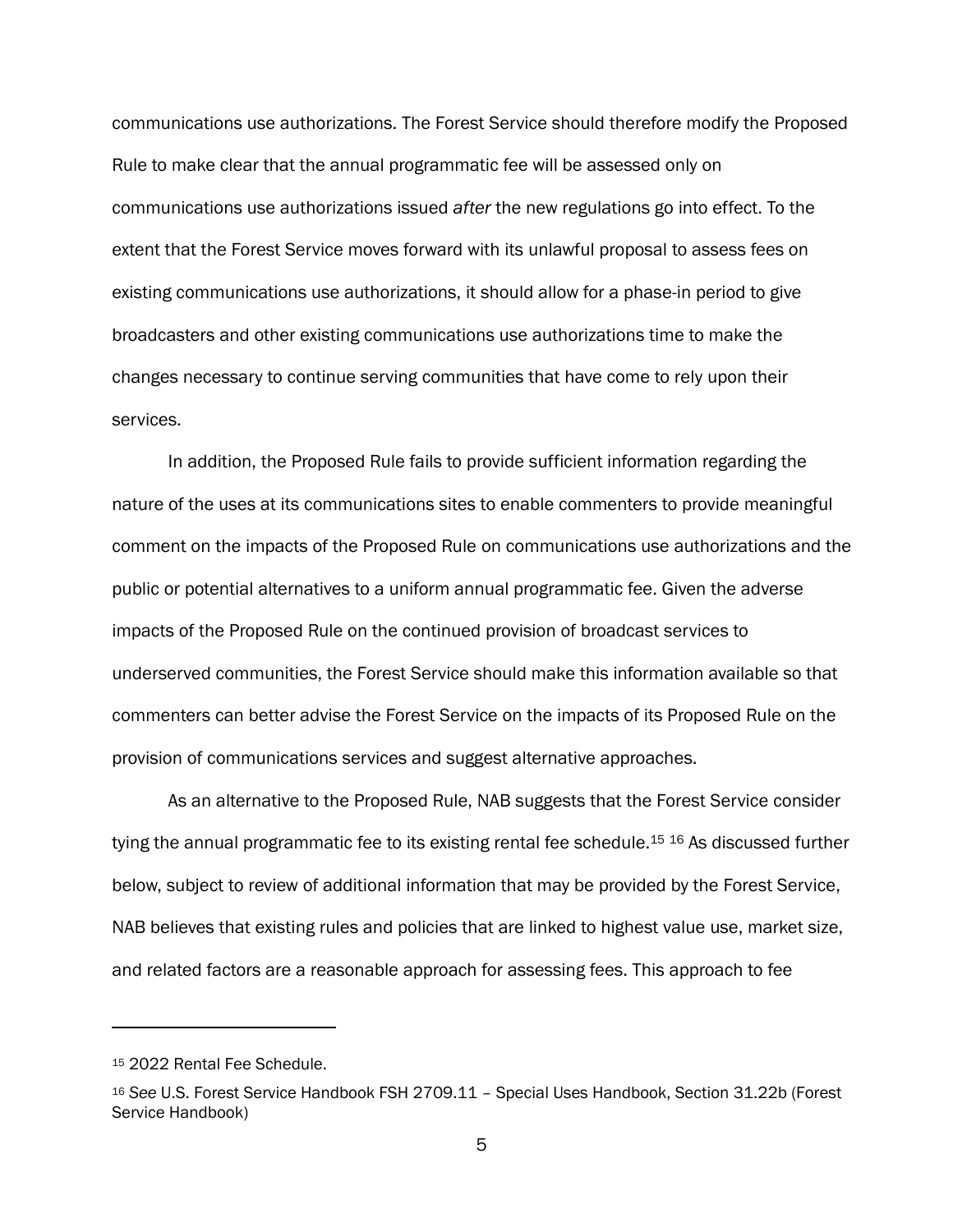assessment has proven acceptable to communications users for over two decades and may be a reasonable alternative to the proposed uniform programmatic fee.

#### II. THE FOREST SERVICE MAY NOT IMPOSE THE ANNUAL PROGRAMMATIC FEE ON EXISTING COMMUNICATIONS USE AUTHORIZATION HOLDERS

In 2018, Congress passed Section 8705 of the 2018 Farm Bill (codified at 43 U.S.C. § 1761a) to "streamline and expedite the regulatory framework necessary to utilize Federal lands for broadband infrastructure deployments" due to an increased future need for land or infrastructure "to site the antennas necessary" to "deploy facilities to support 5G wireless services, which will require more antennas spaced together."<sup>17</sup> The statute required the Forest Service to issue regulations to "streamline the process for considering applications to locate or modify communications facilities" on covered land; to ensure "that the process is uniform"; and to require that applications be considered and granted on a neutral and nondiscriminatory basis.<sup>18</sup> The statute directs that these regulations include "provisions for the tracking of applications"; provisions "for minimum lease terms of not less than 15 years"; a structure of fees for "submitting an application" and "issuing communications use authorizations, based on the cost to the Forest Service of any maintenance or other activities" the Forest Service are required to perform "as a result of the location or modification of the communications facility"; and provisions for the "prioritization or streamlining of the consideration of applications to locate or modify communications facilities" in previously disturbed rights-of-way.<sup>19</sup>

<sup>17</sup> AGRICULTURE AND NUTRITION ACT OF 2018, 164 Cong Rec H 4164, 4171 (May 17, 2018) (House Report).

<sup>18</sup> 43 U.S.C. § 1761a(b).

<sup>19</sup> 43 U.S.C. § 1761a(c).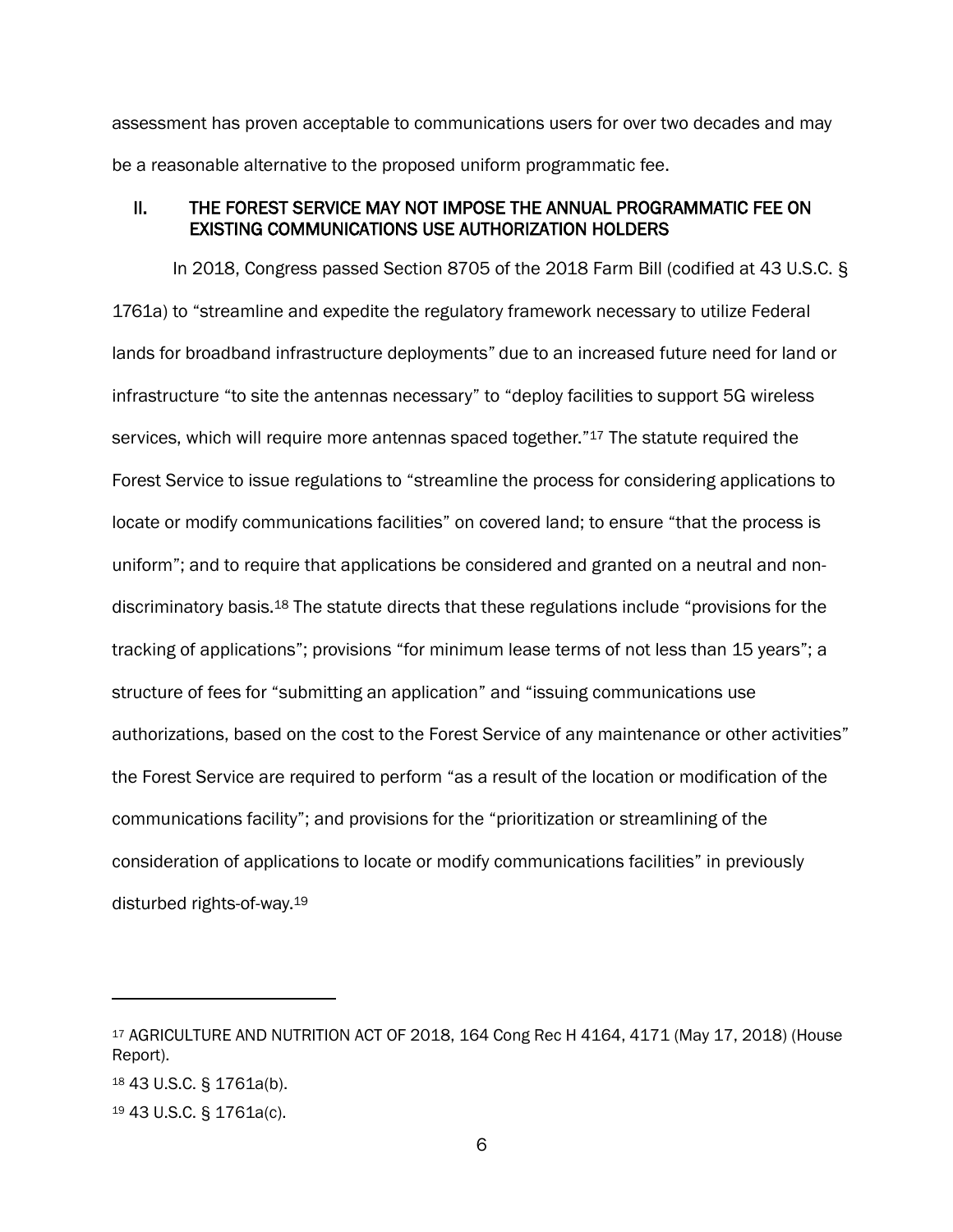The Forest Service seeks to implement the requirement to have a structure of fees for "issuing communications use authorizations,"<sup>20</sup> by charging *both* new and existing communications use authorization holders a fee to cover the Forest Service's annual costs of administering its communication site program.<sup>21</sup> The Forest Service notes that, under this approach, it will need to amend existing communications use authorizations "to provide for payment of the required annual programmatic administrative fee."<sup>22</sup>

The Forest Service lacks legal authority to impose the new programmatic fee on communications use authorizations issued prior to enactment of the new regulations. First, the statute specifically directs the Forest Service to establish a structure of fees for "issuing communications use authorizations," *not* to establish a structure of fees for existing and prospectively issued communications use authorizations. Where Congress's intent is clear from the plain language of a statute, agencies "must give effect to the unambiguously expressed intent of Congress."<sup>23</sup> Because the statute does not define the term "issuing," the term should be given its ordinary meaning.<sup>24</sup> The ordinary meaning of "issuing" would apply the programmatic fee only to the supply or distribution of a communications use authorization, not to existing authorizations. By using the term "issuing," Congress tied the fee to a future action. If Congress wanted the fee to apply to existing authorizations, it would have simply omitted the word "issuing."

<sup>22</sup> *Id*.

<sup>20</sup> *Id*. at § 1761a(c)(3)(B).

<sup>21</sup> *See* Proposed Rule at 72540.

<sup>23</sup> *Chevron v. Natural Resources Defense Council*, 467 U.S. 837, 843 (1984).

<sup>24</sup> *Mohamed v. Palestinian Auth.*, 566 U.S. 449, 454 (2012).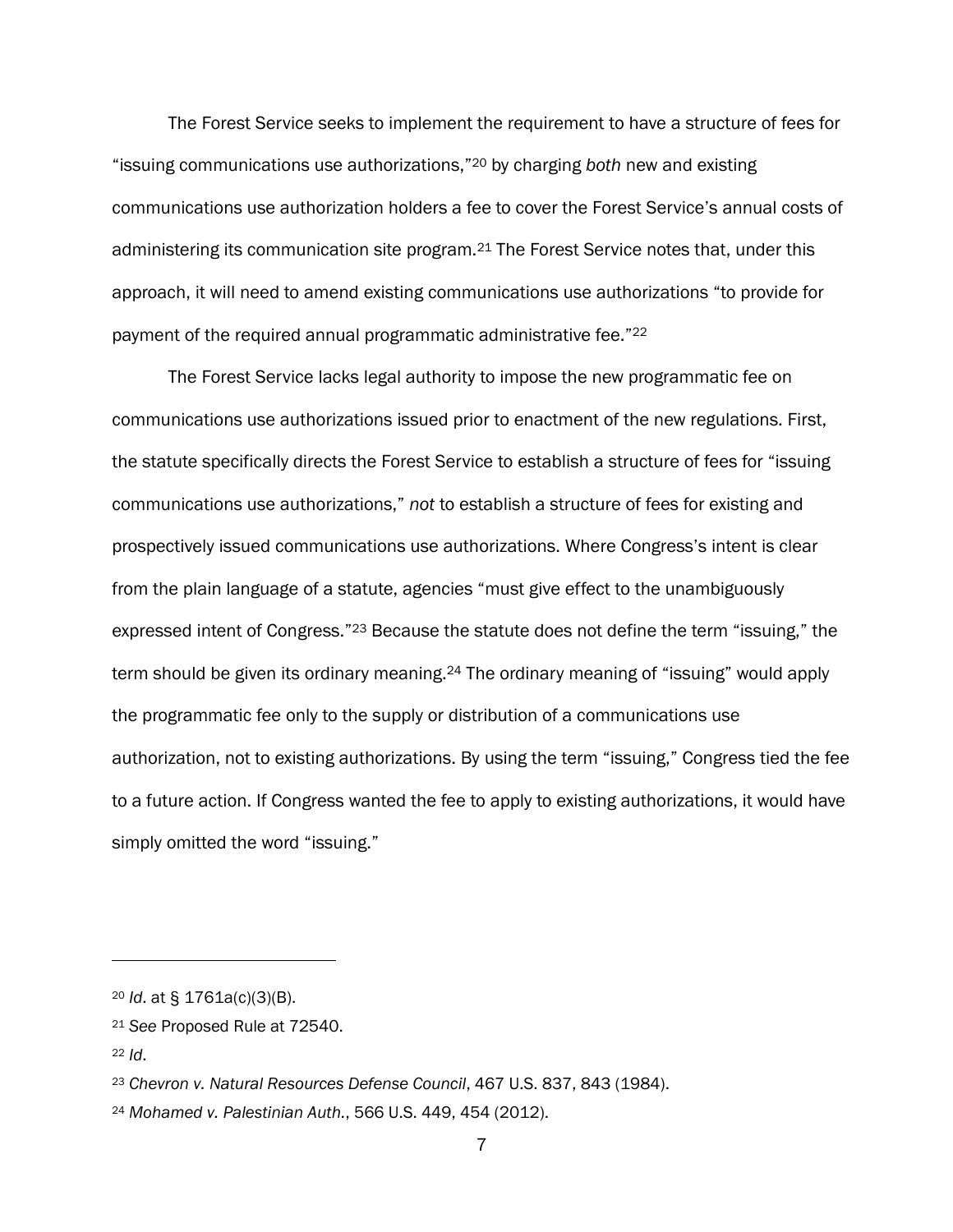Second, it is well-established that legislation is to be applied prospectively unless Congress specifies otherwise to allow parties to conform their conduct to existing law.<sup>25</sup> Consistent with this fundamental principle, the Supreme Court has routinely "declined to give retroactive effect to statutes burdening private rights unless Congress has made clear its intent" due to the "unfairness of imposing new burdens on persons after the fact."<sup>26</sup> In the absence of such clear congressional intent, a statute will not be applied retroactively to conduct occurring prior to its enactment if doing so "would impair a party's rights or increase his liabilities for past conduct, or if it would impose new duties on a party."<sup>27</sup>

The Forest Service's proposal plainly runs afoul of this bedrock legal principle. There is no language in Section 8705 or its legislative history<sup>28</sup> that evinces clear congressional intent that the fee be applied to communications use authorizations that were issued prior to its enactment, i.e., that Congress sought to redo the terms of every existing lease. In fact, all indications are exactly the opposite. The statute is titled "Streamlining the Forest Service process for consideration of communications facility location *applications*" indicating a focus on future applications and use authorizations.<sup>29</sup> The only temporal language in the statute itself is a directive that the Forest Service promulgate regulations no later than one year after

<sup>26</sup> *Id.* at 270.

<sup>27</sup> *Id*. at 280.

<sup>25</sup> *See Landgraf v. Usi Film Prods*., 511 U.S. 244, 265 (1994) ("[T]he presumption against retroactive legislation is deeply rooted in our jurisprudence, and embodies a legal doctrine centuries older than our Republic. Elementary considerations of fairness dictate that individuals should have an opportunity to know what the law is and to conform their conduct accordingly; settled expectations should not be lightly disrupted.").

<sup>28</sup> According to the legislative history, streamlining was necessary in anticipation of an influx of applications from wireless providers for land or infrastructure to further the rollout of 5g services. *See*  House Report at 4171.

<sup>29</sup> 43 U.S.C. § 1761a (emphasis added).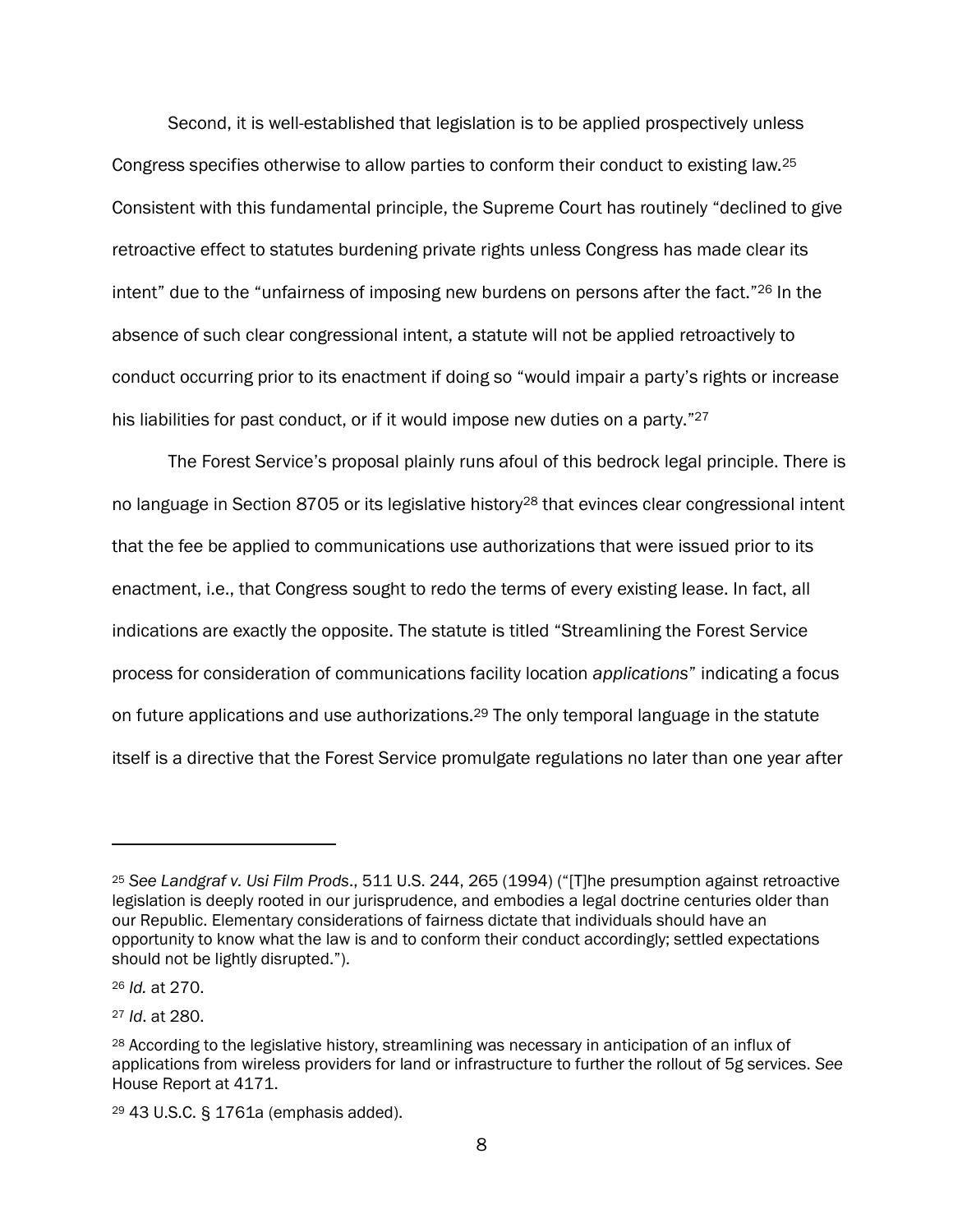December 20, 2018. Indeed, with respect to the programmatic fee specifically, Congress directed that a structure of fees be established for the "*issuing*" of a communications use authorization. As discussed above, the term "issuing" is unambiguous and not subject to agency interpretation. Even if the Forest Service were to determine, however, that the term "issuing" is somehow ambiguous, which it is not, "a statute that is ambiguous with respect to retroactive application is construed" to be "unambiguously prospective."<sup>30</sup> Had Congress wanted to, it could have used language requiring the Forest Service to include a schedule of fees for overseeing or administering all new and existing communications use authorizations, but it did not. There is simply no language anywhere suggesting that the usual presumption against retroactivity should be ignored and the new fee should apply to existing authorizations rather than those issued after the regulations go into effect.<sup>31</sup>

Absent clear congressional direction to do so, the Forest Service's proposal to apply the new annual programmatic fee retroactively to existing communications use authorizations would both impose new duties on and impair the rights of such authorizations and therefore would be impermissible.<sup>32</sup> Communications use authorizations are issued for a specified term and must be re-issued upon expiration. While potential new communications use authorization applicants will be able to factor this fee into their decision making, broadcasters

<sup>30</sup> *INS v. St. Cyr*, 533 U.S. 289, 320, n. 45 (2001).

<sup>31</sup> Importantly, the Forest Service has not applied the statute's other requirements retroactively. For instance, the Forest Service has not decided it must amend existing use authorizations to provide for a minimum lease term of 15 years. There is no statutory justification for treating the fee requirement differently.

<sup>32</sup> *See Quantum Entm't, Ltd. v. United States DOI*, 848 F. Supp. 2d 30, 34 (D.D.C. 2012) ("When Congress does not expressly prescribe a statute's retroactive reach, courts must consider whether such retroactive application would have an impermissible retroactive effect" which involves considering whether "retroactive application would "impair a party's rights or increase his liabilities for past conduct, or if it would impose new duties on a party." If "such an impermissible retroactive effect is present, it is presumed that the new statute does not apply retroactively.")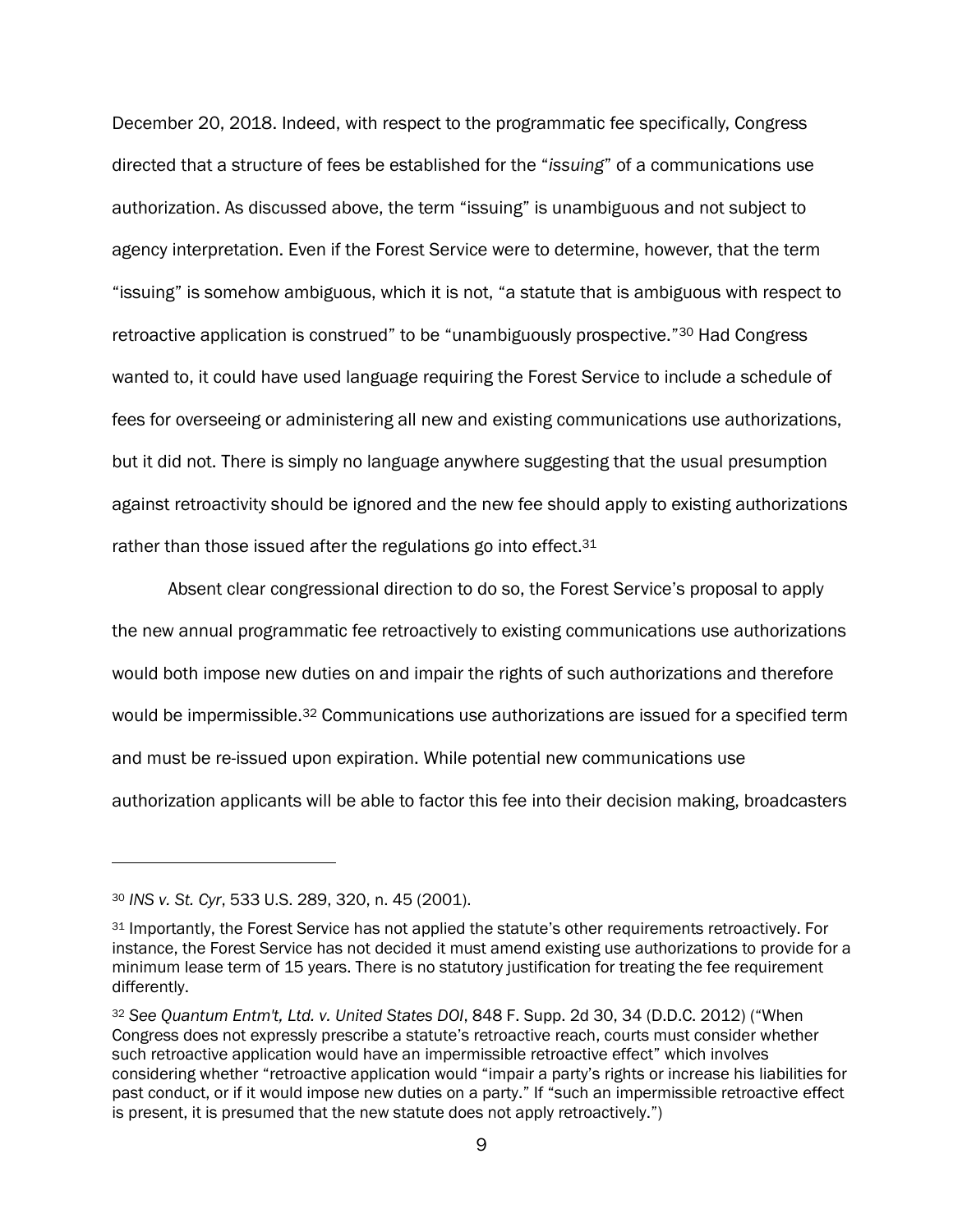and other existing communications use authorization holders made investment decisions necessary to serve local communities using Forest Service communications sites based on the expected fee liability to the Forest Service at the time their authorizations were issued.<sup>33</sup> The addition of a new fee that in some cases may double, triple or even octuple their fee liability reduces the value of existing communication use authorizations' rights and constitutes a new, unexpected duty and increased liability that impairs the investments the holders made to serve the local communities that rely on their services.<sup>34</sup> Not only is retroactive application to these authorizations therefore legally impermissible, it is also unsound as a matter of policy.

# III. THE FOREST SERVICE SHOULD PHASE IN THE ANNUAL PROGRAMMATIC FEE TO MINIMIZE HARMFUL IMPACTS ON EXISTING COMMUNICATIONS USE AUTHORIZATIONS AND THE COMMUNITIES THEY SERVE

For the reasons set forth above, the Forest Service cannot legally impose the annual programmatic fee retroactively on existing communications use authorizations. If the Forest Service nevertheless chooses to move forward with its proposal to assess the fee on existing authorizations, at a minimum it should allow for a phase-in period of five years or longer to minimize the potential harmful impacts on existing authorizations and the communities they serve. For instance, the programmatic fee could be phased in such that no existing communications use authorization will see its total fee liability to the Forest Service

<sup>(</sup>combining rental fees and the annual programmatic fee) increase by more than 20% in the

<sup>33</sup> Entities whose existing authorizations permit them to lease facility space to tenants also likely structured financial arrangements with their tenants based on fee liabilities that existed when their authorizations were issued.

<sup>34</sup> *See USA Sales, Inc. v. Office of the United States Tr*., 532 F. Supp. 3d 921, 939 (C.D. Cal. 2021) (finding that amended bankruptcy fee schedule applied to debtor whose bankruptcy case was commenced prior to its enactment would have an impermissible retroactive effect because it would unexpectedly increase the debtor's total fee liability, whereas a debtor filing after enactment of the new schedule would have an entirely different expectation).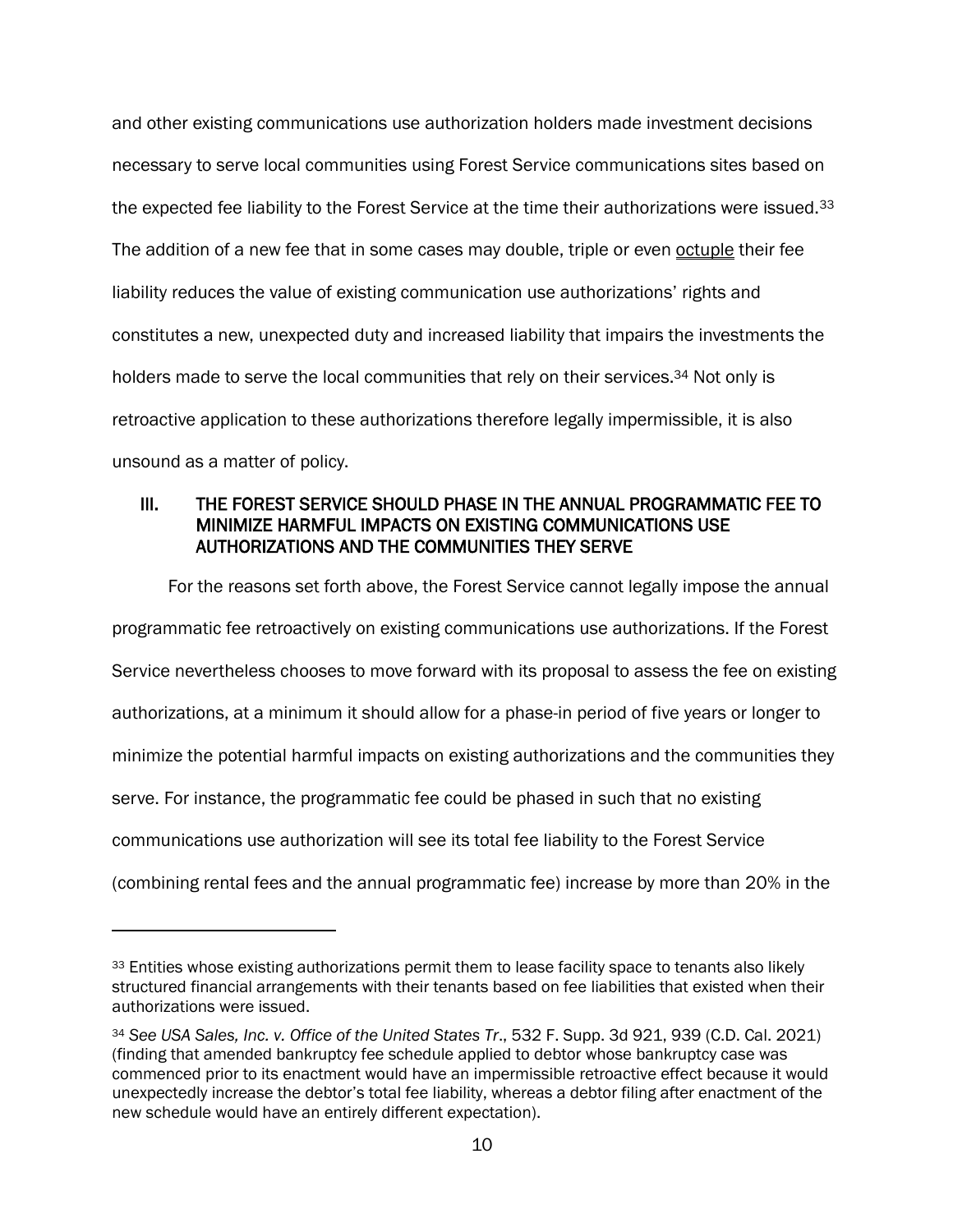first year, with the remaining increase added in equal installments in the following years. This would give existing communications use authorization holders serving smaller communities time to adjust their business plans to account for the new fee and, if necessary, explore options to relocate their equipment so that they can continue to provide the valuable local news and emergency services upon which communities have come to rely.

# IV. THE FOREST SERVICE FAILS TO DISCLOSE THE INFORMATION USED TO DETERMINE IMPACTS ON THE NUMBER OF USE AUTHORIZATIONS OR ON THE PUBLIC, AND PROVIDES INSUFFICIENT INFORMATION FOR AFFECTED ENTITIES TO EVALUATE ALTERNATIVE OPTIONS

The Forest Service is required to conduct regulatory impact and flexibility analyses and consider alternatives that may maximize net benefits of any proposed rule.<sup>35</sup> In explaining its evaluation of the impacts of the Proposed Rule, the Forest Service quantified the number of communications use authorizations (4,159) and the number of unique entities holding those authorizations (1,448, including 645 small businesses, 187 small government entities, and 248 small organizations). The number of entities is then further broken down into businesses (765), governments and agencies (384), organizations (266), and individuals or households (33).<sup>36</sup> The Forest Service noted that "[t]here is potential for existing or future customers to alter their decisions about obtaining a communications use authorization in response to the cost of the annual programmatic fee" but states that the effect of these decisions "is likely to be small or hard to measure."<sup>37</sup> The Forest Service concluded that "[t]he proposed rule is

<sup>37</sup> *Id*.

<sup>35</sup> Proposed Rule at 72543-72544.

<sup>36</sup> *Id*. at 72544.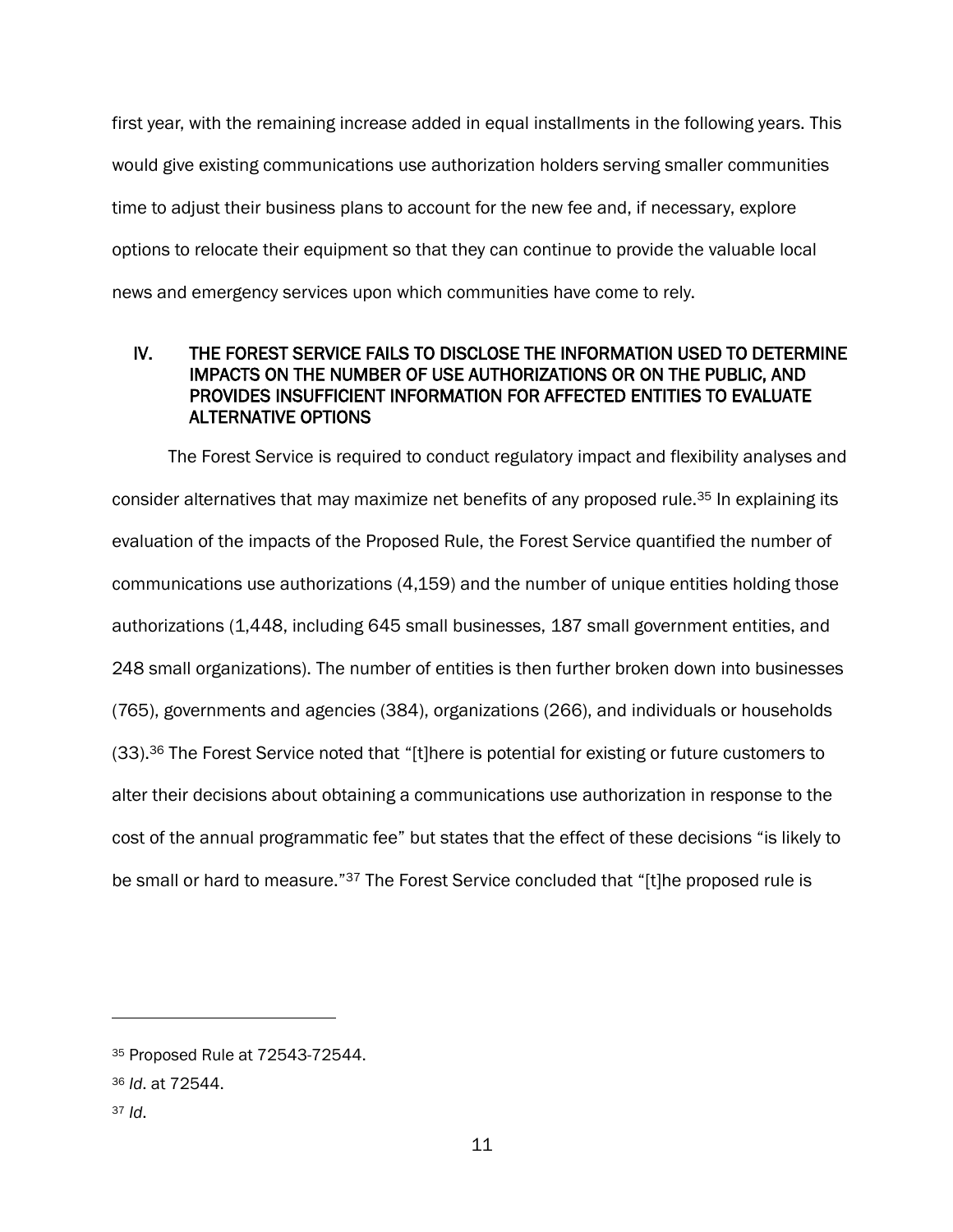therefore not expected to trigger significant changes in the number of communications use authorizations or the output of communications services under those authorizations."<sup>38</sup>

The Forest Service possesses and presumably used detailed records of the entities and types of wireless uses at each of its 1,367 communications sites to develop the Proposed Rule and to evaluate its impact on the number of communications use authorizations and quantity of communications services provided to the public. However, by failing to publish information regarding the types of entities and categories of wireless uses at each of its communication sites,<sup>39</sup> the Forest Service has prevented the public from offering meaningful comment on the Forest Service's analysis of the Proposed Rule's impacts.<sup>40</sup> Specifically, from the published information, it is not possible to determine which entities or entity types, categories of wireless use, or wireless sites will be most impacted by the proposed rules and which communities could lose access to valuable broadcast services. Further, the agency provides no alternative analysis as required.<sup>41</sup> and the information in the Proposed Rule is insufficient to allow affected parties to analyze the benefits of potential alternatives.

NAB believes that there are reasonable and more equitable alternatives to assessing a uniform fee amount to all wireless use authorizations, and that the Forest Service should have developed and considered other alternative proposals. For instance, NAB suggests one possible alternative proposal in Section V that the Forest Service could consider. However,

<sup>38</sup> *Id*.

<sup>39</sup> Indeed, on January 22, 2022, NAB inquired about this information and the Forest Service reported that information concerning the entities or types of entities at each Forest Service communications site is not publicly available.

<sup>40</sup> *See Alfa Int'l Seafood v. Ross,* 264 F. Supp. 3d 23, 55 (D.D.C. 2017) ("[W]hen an agency relies on data that is critical to its decision-making process, that data must be disclosed in order to provide the public an opportunity to meaningfully comment on the agency's rulemaking rationale.").

<sup>41</sup> E.O. 12866, Section 1(a) and Section 6(a)(3)(C)(iii), September 30, 1993.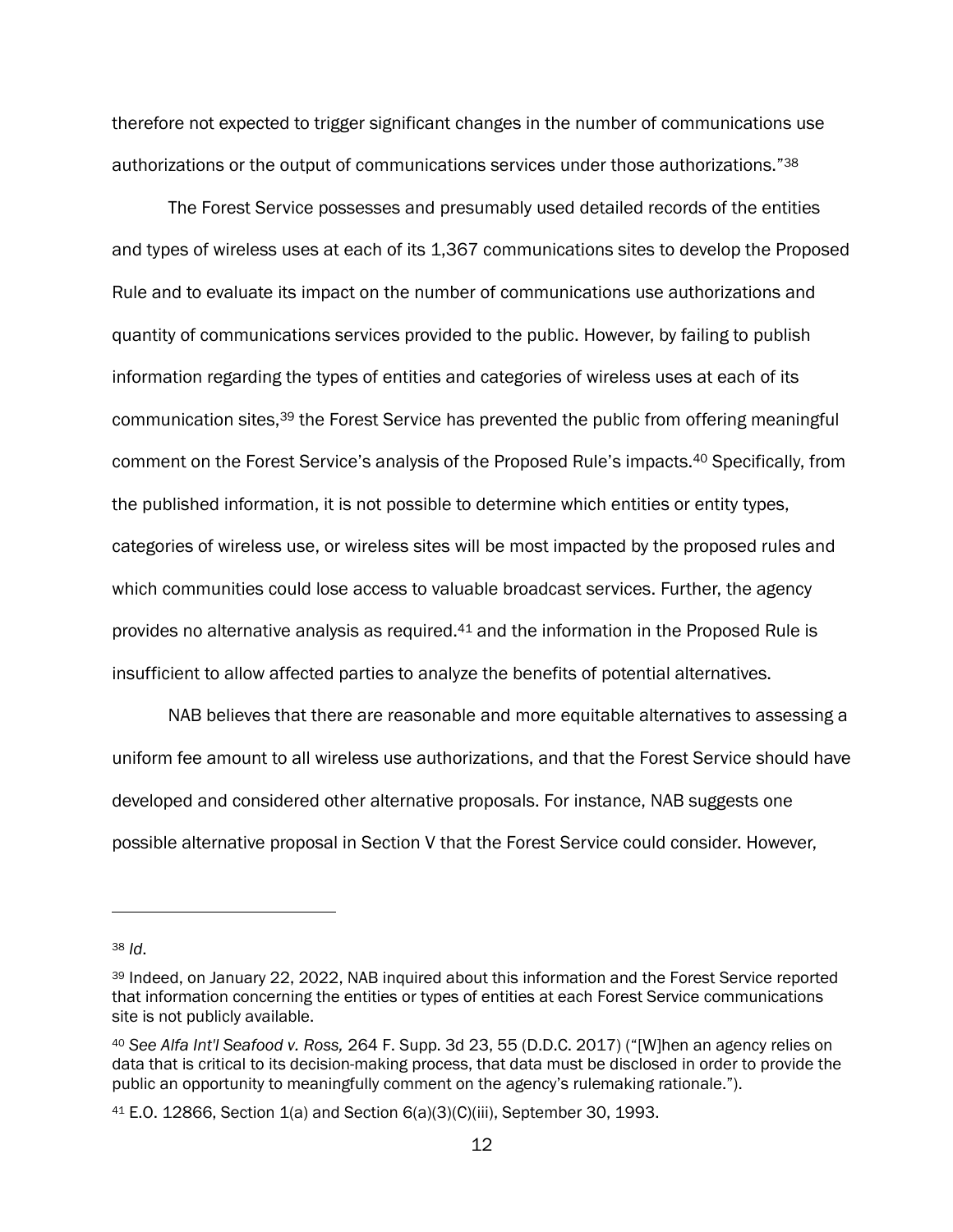without a complete list of users, station callsigns, or at least information regarding the number and types of uses (whether broadcast, cellular, private mobile, etc.) at the Forest Service's various communications sites, it is difficult for NAB to assess whether this alternative would adequately mitigate the expected detrimental impacts the Proposed Rule will likely have on broadcast services and the communities they serve. NAB therefore urges the Forest Service to develop and publish an alternative schedule for the programmatic fee based upon this potential alternative prior to moving forward with adopting a final rule.

## V. PROGRAMMATIC FEES COULD REASONABLY BE BASED ON EXISTING RULES AND POLICIES TIED TO THE HIGHEST VALUE USE, MARKET SIZE, AND RELATED FACTORS

In establishing its schedule for determining annual rental fees for communications uses authorized on National Forest System Lands, the Forest Service carefully avoided establishing a uniform fee schedule that could significantly increase fees for some authorization holders, especially those in rural areas.<sup>42</sup> In this way, the Forest Service provided for the necessity of communications services in rural areas while shifting the economic burden to better balance the public interest. The present programmatic fee proposal fails to differentiate between different types and intensities of use and market size, and risks disenfranchising persons located in rural areas that are not otherwise economic for broadcasters to serve. Harming members of the public by removing access to these small primary and secondary broadcast services cannot have been the intention of this programmatic fee proposal but will be the inevitable result.

<sup>42</sup> See *Fee Schedule for Communications Uses on National Forest System Lands*, 60 FR 55090 (Oct. 27, 1995).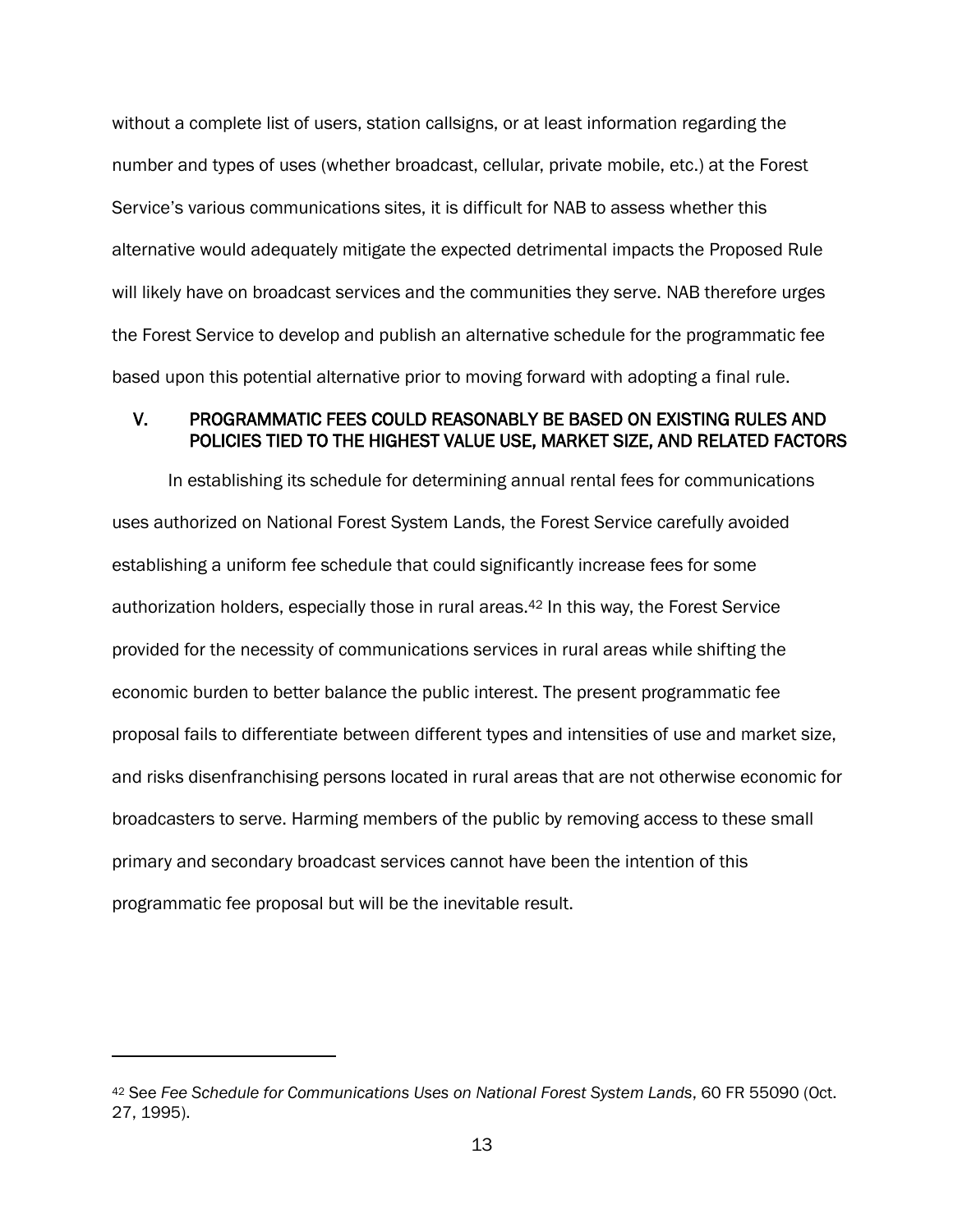Present Forest Service policy is to grant a full waiver of rental fees to broadcasters that are non-commercial<sup>43</sup> or that provide for the safety, health, and welfare of a broad segment of the public with no customer charges.<sup>44</sup> When such fees are charged, they are based upon the type of communications use and the size of the Randally Metropolitan Area (RMA) or community population served from the site.<sup>45</sup> Translator and other low-power broadcast facilities are typically charged a small fraction of the rental fee charged for full-power (primary) broadcast stations. For example, a TV translator serving a community of less than 25,000 persons would be charged \$177.82 annually, or about 0.2% of the rent charged a full-power (primary) TV station serving a population of over 5,000,000, even though both stations may transmit identical programming.<sup>46</sup> This differentiation in fees is in the public interest because it encourages TV and FM broadcasters to extend their coverage into small communities and rural areas that would otherwise go unserved. The proposed uniform programmatic fee would thus increase the total annual fees charged to cover areas of rural America by nearly eightfold. Without an offset in advertising income or other support, continuing to cover such rural areas in the face of such a dramatic increase in fees makes no business sense and it can be

<sup>43</sup> See U.S. Forest Service Handbook FSH 2709.11 – Special Uses Handbook, Section 31.22b (Forest Service Handbook)

<sup>44</sup> *Id*. Section 31.22b5. NAB would not be opposed to similar waivers of the proposed annual programmatic fee. However, the Forest Service should reject any arguments in the record that the costs associated with communications use authorizations receiving waivers should be shifted to commercial uses. Section 8705 requires that the programmatic fee be based on the costs the Forest Service incurs as a result of the "location or modification of the communications facility" associated with a particular communications use authorization that the Forest Service issues. *See* 43 U.S.C. § 1761a(c)(3)(B). Accordingly, commercial communications use authorization holders should not be forced to pay for costs resulting from the location or modification of unrelated communications use facilities.

<sup>45</sup> Forest Service Handbook, Section 95.21.

<sup>46</sup> *See* "Rental Fee Schedule for Communications Uses, Calendar Year 2022, available at: <https://www.fs.fed.us/specialuses/documents/2022RentalFeeScheduleForCommunicationsUses.pdf>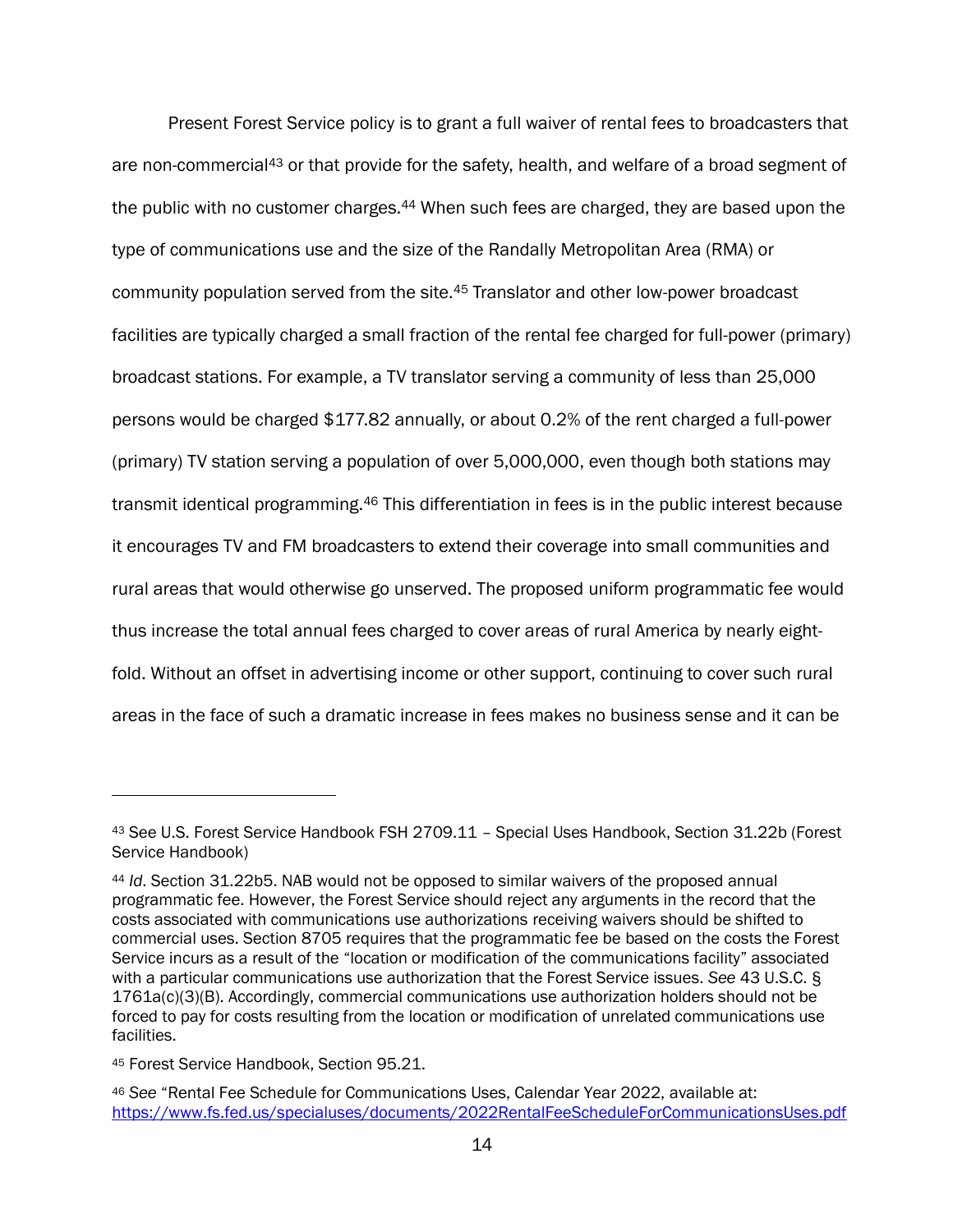expected that many such facilities will be shut down and removed, despite the Forest Service's claims to the contrary.<sup>47</sup> To avoid disenfranchising listeners and viewers in rural areas, NAB believes that the Forest Service could explore a fee structure in which the annual programmatic fee mirrors the structure of existing rental fees. The Forest Service should examine and seek comment from relevant stakeholders on the impacts this alternative fee structure would have on communications use authorizations and the communities they serve.

#### VI. CONCLUSION

For these reasons, the Forest Service must reform the Proposed Rule to comply with the law and to minimize harmful impacts on existing communications use authorizations and the communities they serve by limiting application of the annual programmatic fee to authorizations that are issued after the regulations go into effect; phasing in any fee applied to existing authorizations; and considering alternative proposals that would better align the annual programmatic fee with market-based factors and the public interest.

<sup>47</sup> Proposed Rule at 72544 ("The proposed rule is therefore not expected to trigger significant changes in the number of communications use authorizations or the output of communications services under those authorizations").